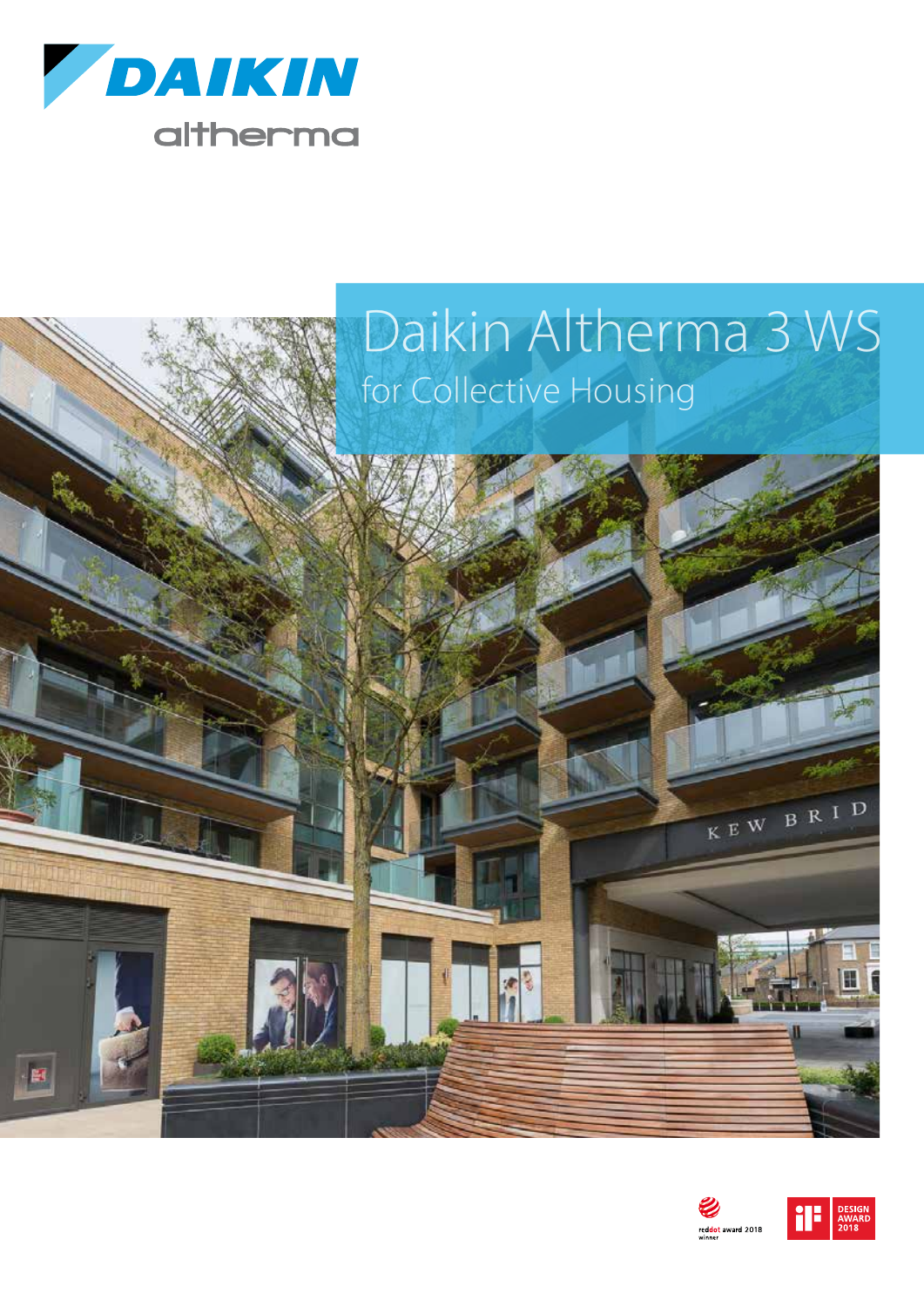## Economy, efficiency and environmental performance - all in one



**Daikin Altherma 3 WS for Collective Housing provides an innovative approach to reducing the carbon footprint of apartment buildings. Individual heat pumps deliver economical heating, hot water and optional cooling for each apartment connected via a central water loop. So use of renewable energy is optimised and heat losses in distribution are minimised, improving the environmental performance of the apartment building.** 

The number of people living in urban areas is continuously increasing in the recent years. Multi-family dwellings in Europe are a good portion of the European building stock. Especially if we consider that, in 2018, 46.0 % of the EU-27 population lived in flats. (\*) Therefore, apartment buildings are among the most relevant contributors to the energy consumption and CO<sub>2</sub> emissions of the EU building sector.

As a consequence, the higher demand for living space makes the collective building sector grow in the future cities. Building sector plays a significant role for the energy consumption as it represents 40% of energy used in the EU.

New European Directives are driving the efficiency of modern buildings in order to reach future goals. In this perspective, heat pumps play a key role to achieve these goals not only in single dwellings but also in multi-family apartment buildings.

Daikin, the innovation leader for more than 90 years, takes the challenge in multi-family apartment building to apply full renewable solutions based on in-house heat pump technology. From low to high-rise apartment buildings, from individual to centralized heating systems, from retrofit to new built Daikin has the units, the experience and the solution for you.

(\*) https://ec.europa.eu/eurostat/statistics-explained/index. php?title=Living\_conditions\_in\_Europe\_-\_housing\_quality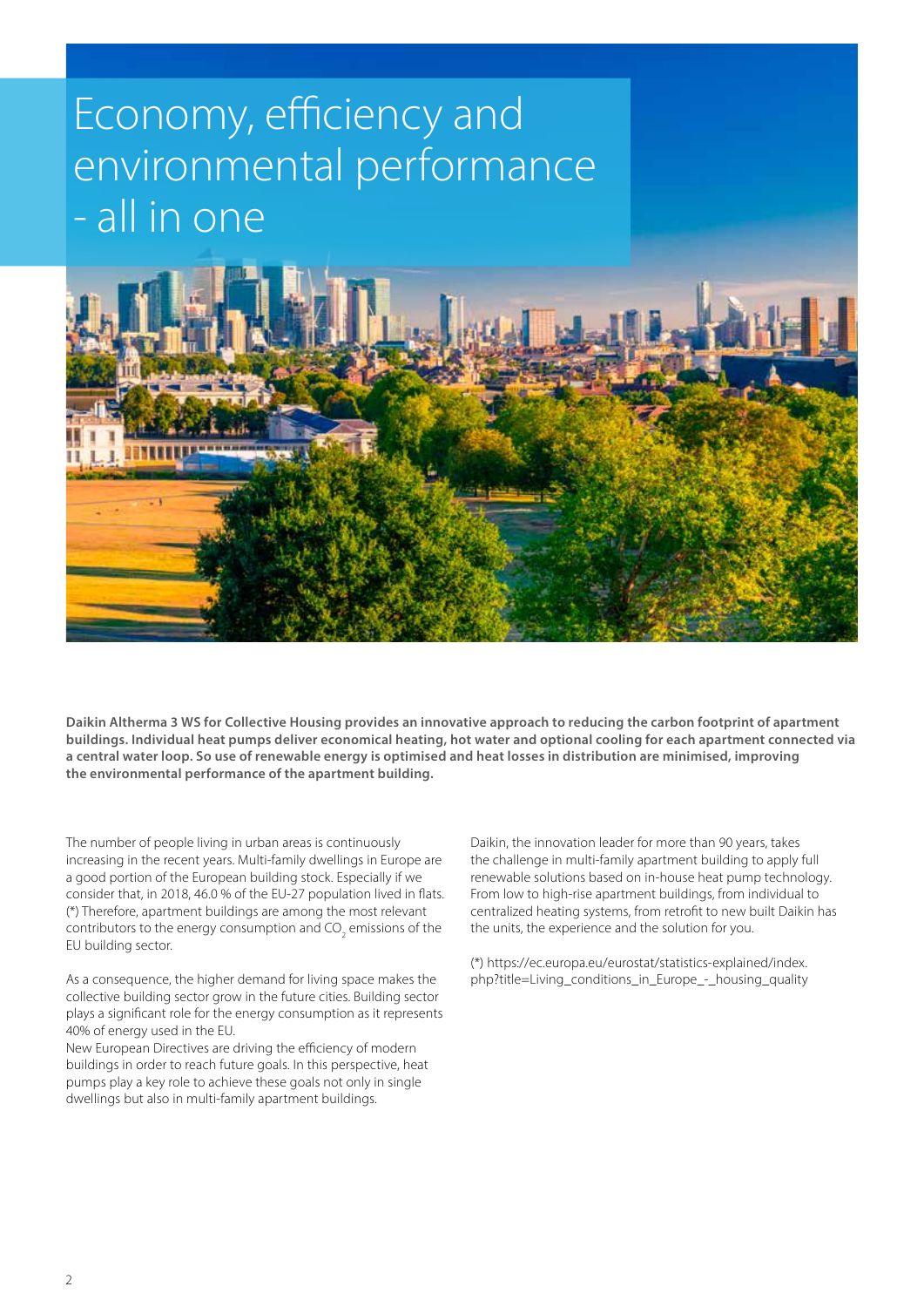# Daikin Altherma 3 WS

## for Collective Housing

### Individual heat pumps connected to a central loop

This innovative system consists of a network of heat pumps connected to a common central water loop. In each apartment is a Daikin Altherma 3 WS unit - a high-efficiency water-to-water heat pump with integrated domestic hot water (DHW) tank.

The heat pump in each apartment works independently, but is connected to a common central water loop to form a communal system. The central water loop must be maintained between +10°C and below +30°C. Thanks to this wide temperature range, the central water loop can be warmed/or cooled via several different means:

- › Ground or air source heat pump
- › Shared ground array, borehole or thermal piles
- › Surface water source such as a river, canal or seawater
- › District heat network
- › Waste heat recovery

This offers the designer full flexibility to select the most appropriate form of renewable energy available to the site: ground, water or air

### Low ambient temperatures for minimal heat loss

This highly efficient heat pump network can provide economical heating, hot water and optional cooling for an entire apartment building at relatively low ambient water temperatures.

Compared with the high distribution losses that occur in typical communal heating systems - which lead to overheated buildings and wasted energy - the low ambient loop means that heat losses are reduced by more than 90%. Hence it is a much more economical solution, that reduces the carbon footprint of the entire building.



#### **Key system advantages:**

- 
- 
- 
- 
- 
- 
- In-apartment heat pump has integrated back up
- th embedded pressure independent control, for
-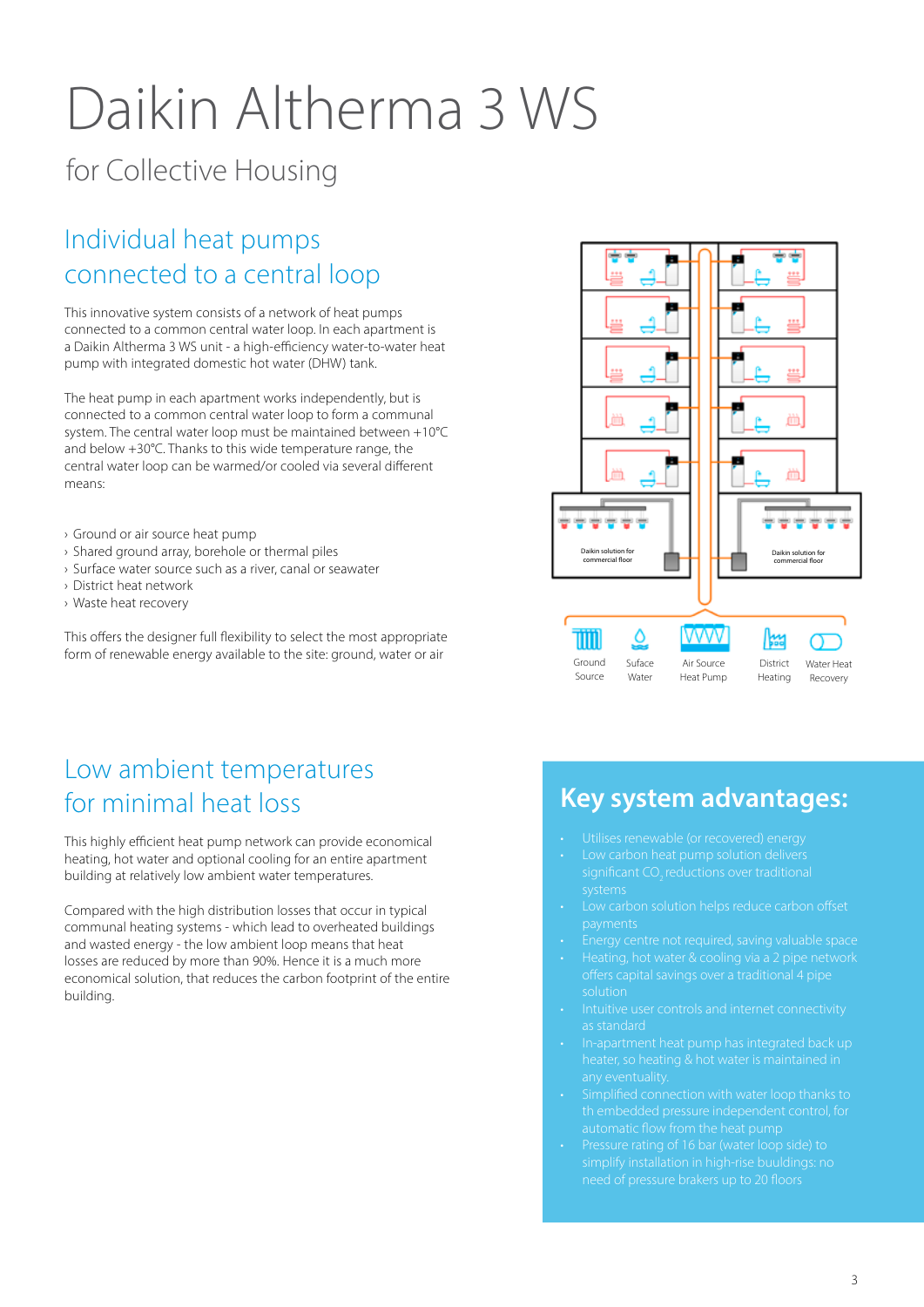



## Optimised for comfort

With a leaving water temperature up to 65°C and high efficiencies, the Daikin Altherma 3 WS is designed to ensure the lowest running costs and highest comfort levels for each apartment.

#### Versatility by design

Daikin Altherma 3 WS is highly versatile and works with various heat emitters, such as radiators, underfloor heating, heat pump convectors or fan coil units for maximum design flexibility.



### All in one integrated model

The floor standing indoor unit with integrated DHW tank has a minimal footprint, utilising as little floorspace as possible.





### Delivering decarbonisation

Compared with a typical Combined Heat & Power (CHP) and boiler system often used in apartments, the Daikin Altherma 3 WS system delivers a reduction in carbon emissions of 143 tonnes.1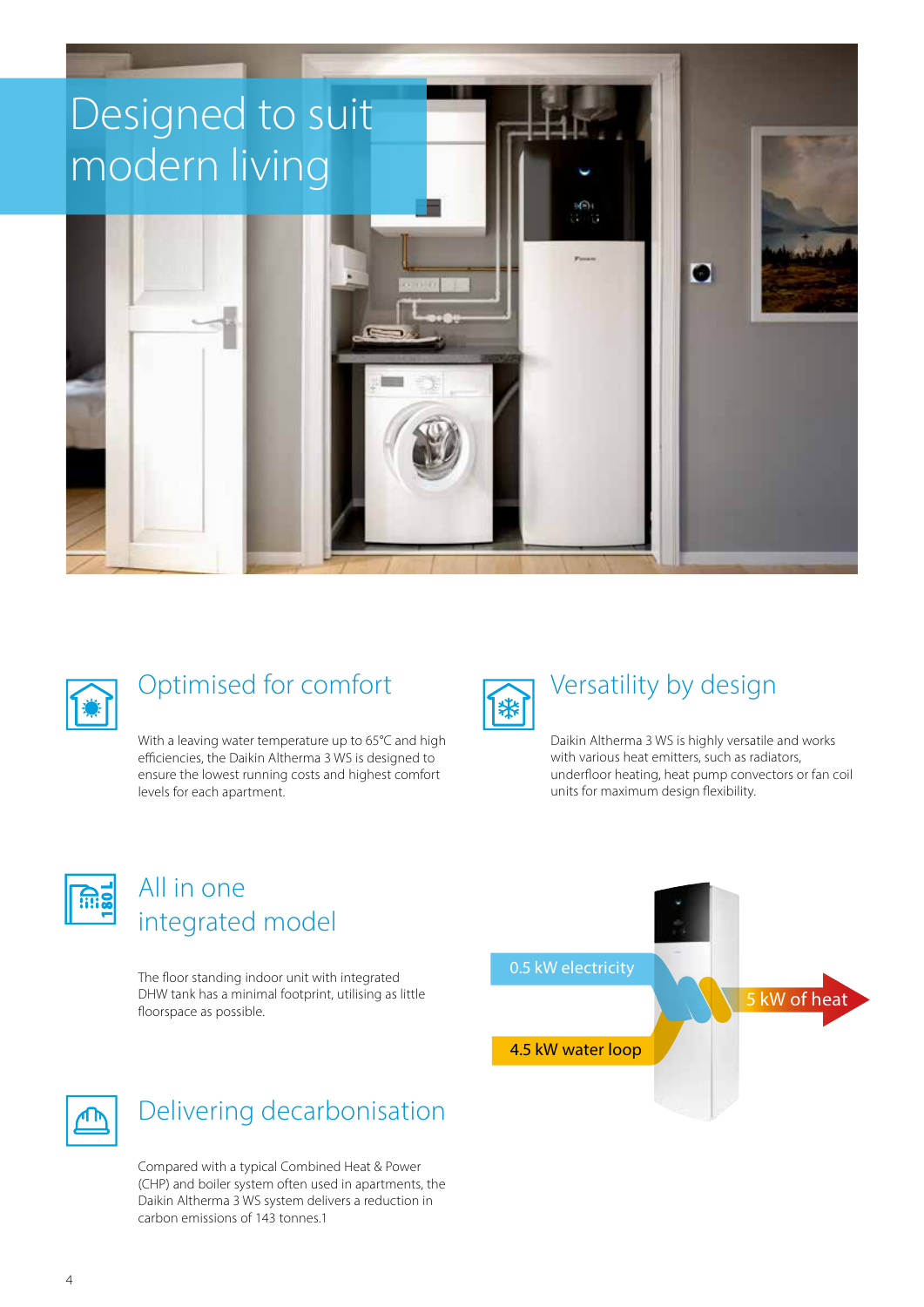

#### Reduction in capital costs

With a low temperature water loop connected to a heat pump chiller on the roof or in the plant rooms, plus a Daikin Altherma 3 WS unit in each apartment linked to Daikin heat pump convectors or fan coil units, the total system will deliver lower carbon emissions compared with a typical heating system. This could reduce a developer's carbon offset payments, so delivering a low carbon heating and cooling system makes both excellent environmental and economic sense.

#### **BLUEVOLUTION**

Heat pump technology reduces carbon emissions compared with any traditional fossil fuel heating system. But the Daikin Altherma 3 WS goes further to reduce the Global Warming Potential (GWP) of system, as it features Daikin's Bluevolution technology which uses R-32 refrigerant. R-32 has a lower GWP than other refrigerants typically used in heat pump systems - and less refrigerant is required too - so it's more environmentally friendly overall.



<sup>1</sup> Based on a block of 277 apartments with a Combined Heat & Power (CHP) system and Heat Interface Units (HIU) with CHP thermal efficiency of 48% and electrical efficiency of 32%, 60% CHP / 40% boiler, compared with a Heat Pump with a SCOP of 3.7 based on SAP2012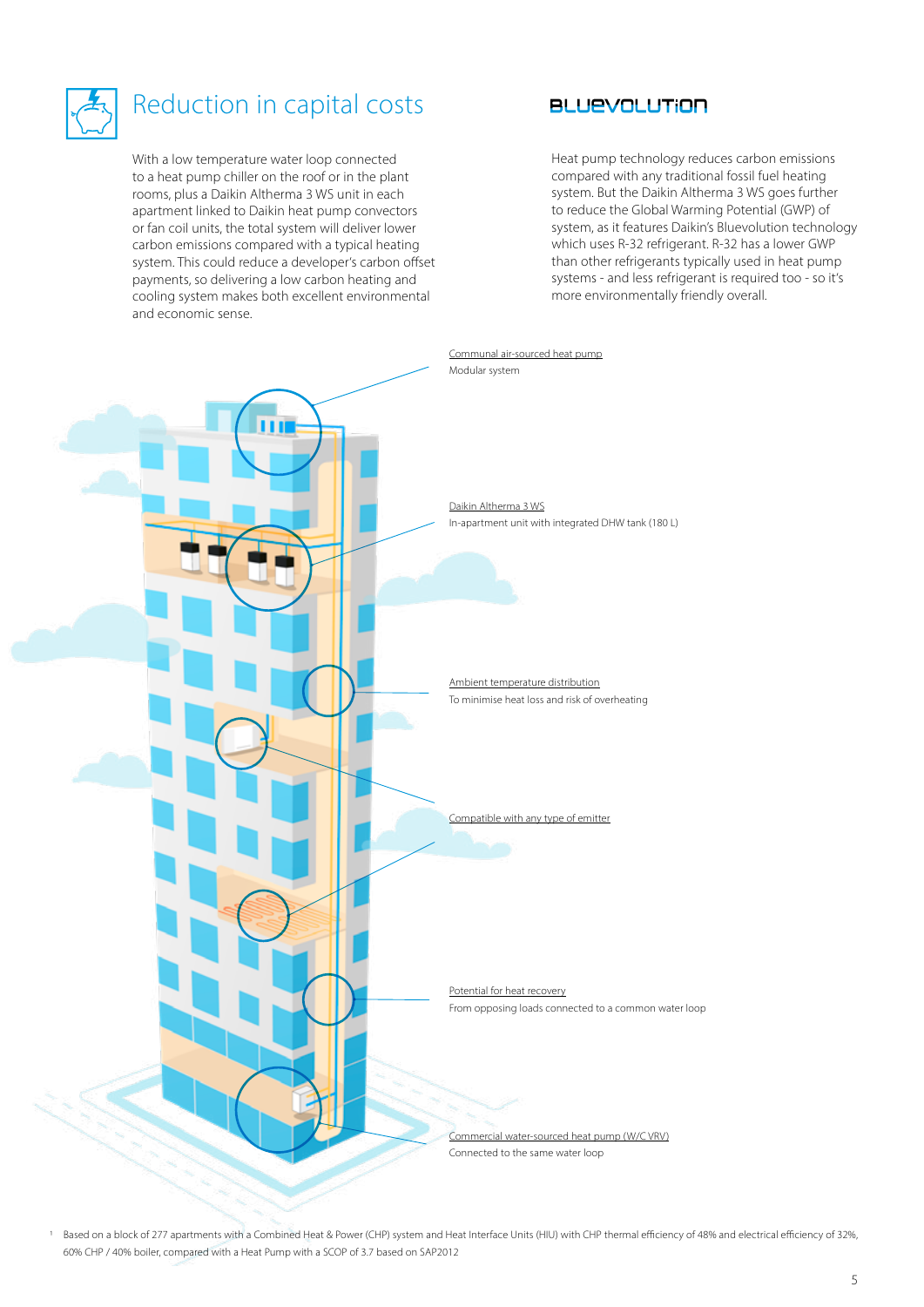## Caring for customers' peace of mind

**Daikin Altherma 3 WS promises almost silent operation, thanks to a specially designed swing compressor module, which limits vibrations and is sound insulated, to minimise noise levels.**



Exceptionally quiet operation

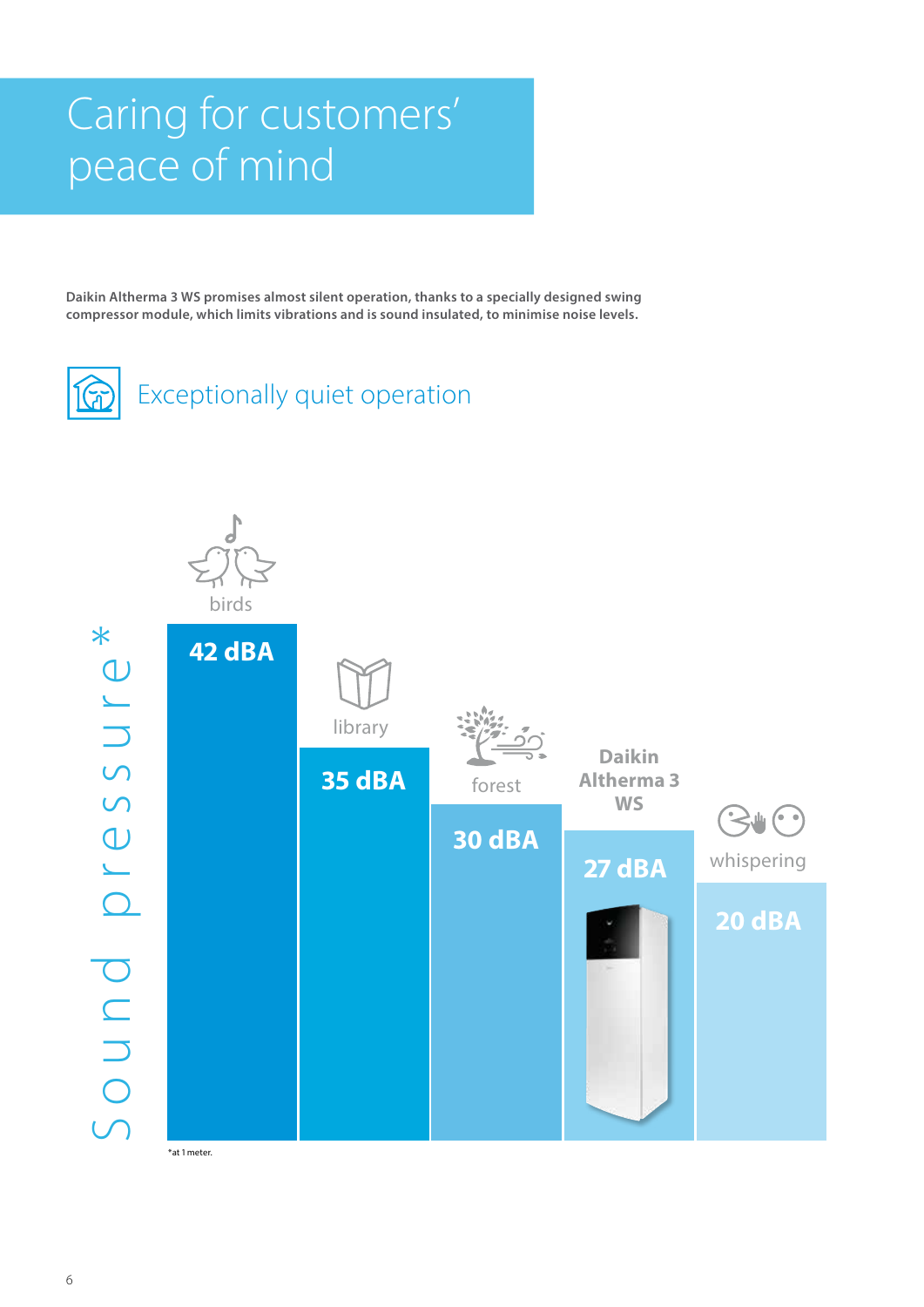# Always in Control

**Daikin offers a range of control options, so residents can enjoy full control of their heating system, anywhere, at any time.**



### Smart control

Daikin' smart control offers the end user full control of the heating and hot water system, as well as saving money on energy bills, thanks to Daikin's modulating room control logic.

## Madoka for heating

Increase end user energy savings even further, with the elegant Madoka controller. Madoka ensures a more stable room temperature, by adjusting the water temperatures depending on room temperature requirement, as well as reducing on/off cycling times.



BRC1HHDW BRC1HHDS BRC1HHDK





- $\blacktriangledown$ Sleek and elegant design
- $\blacktriangledown$ Match any interior scheme
- $\blacktriangledown$ Easy to use with intuitive controls



## Onecta app

The Daikin Residential Controller is a smart phone app that allows end users to monitor and control their heating system, whenever and wherever they wish.



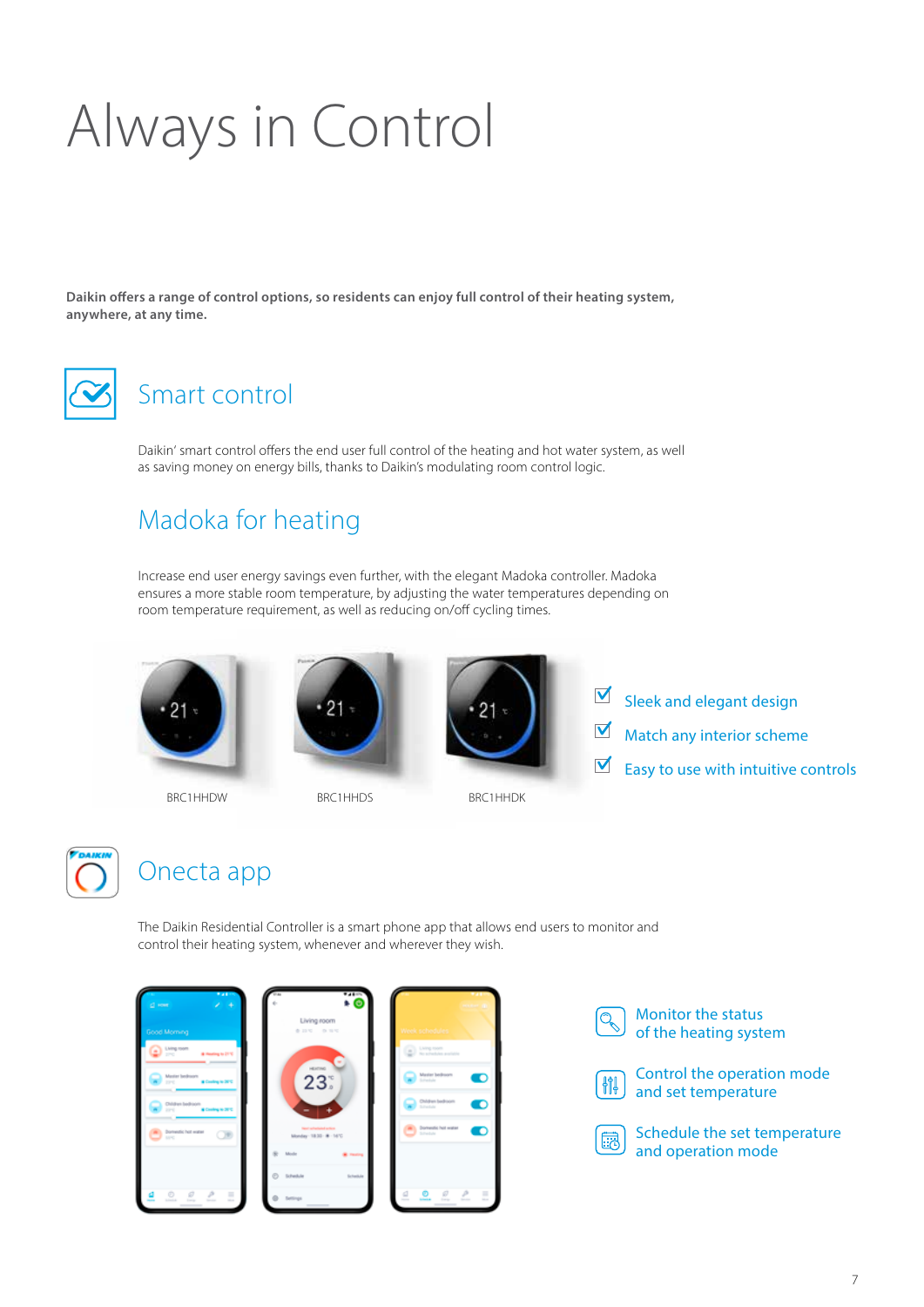

**Each apartment unit consists of a sealed R-32 low GWP heat pump, a highly insulated, integrated DHW tank and an electrical back up heater, so no F-gas qualifications are required to install and service the unit. Installation and servicing are quick and easy too, thanks to a small footprint, factory-fitted piping on top of the unit, and a swappable hydro module.**



All pipe connections on top, paired in and out

Standard electrical connections pre-cabled

Removable compressor module reduces the overall weight by 70 kg

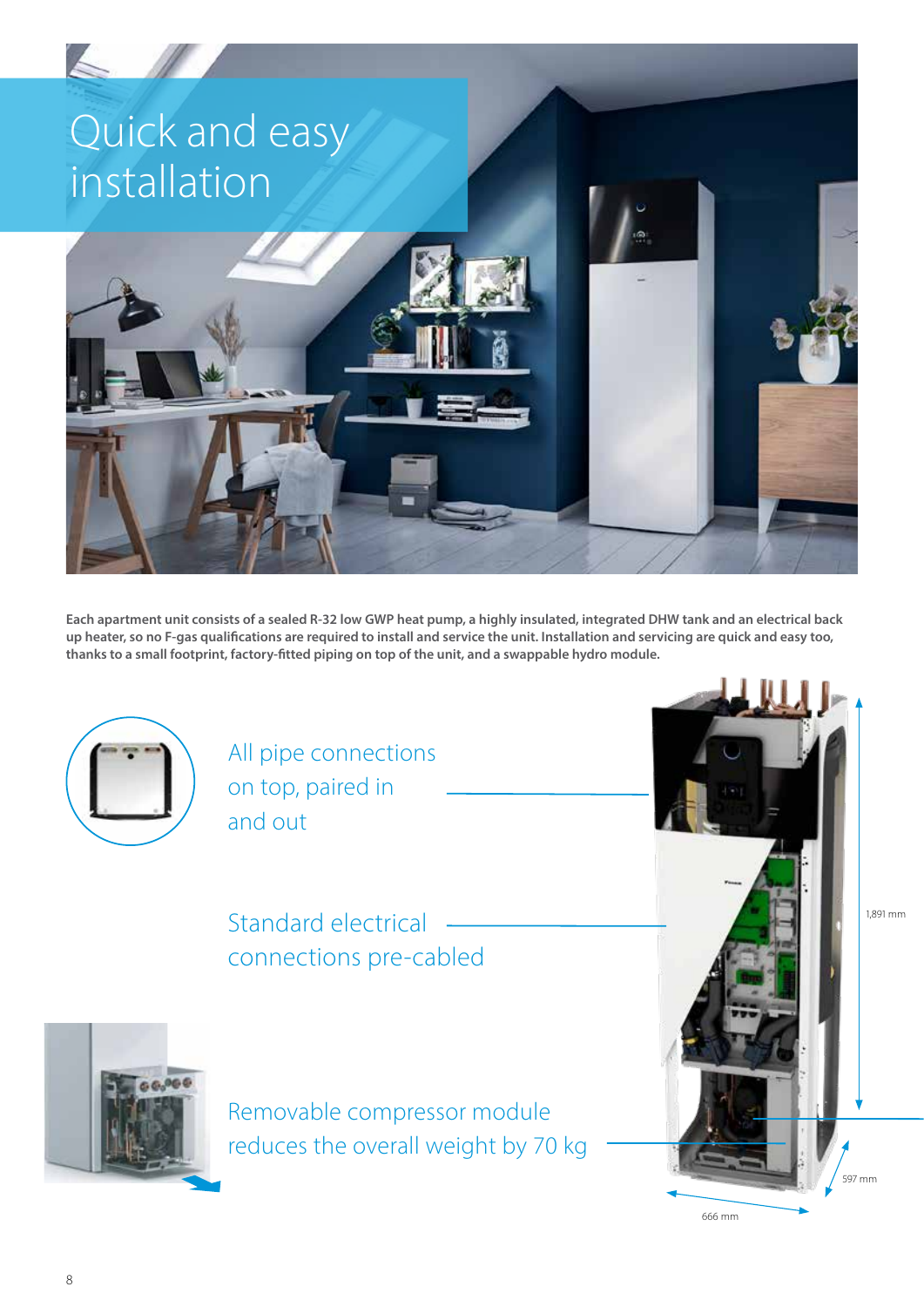## Intuitive interface

#### The Daikin Eye

The intuitive Daikin Eye shows in real time the status of the system.



#### Blue:

When the Daikin Eye indicates a blue colour, it means the boiler is functioning properly. The Daikin Eye will flash on and off when it's running on stand by mode.

#### Red:



When the Daikin Eye indicates a red colour, it means the boiler is out of commission and requires a maintenance check.



#### Quick to configure

Log in and you'll be able to completely configure the unit via the new user interface in 9 steps. You can even check if the unit is ready for use by running test cycles. You can upload the settings on an USB stick and download it directly into the unit, or via the cloud.

#### Easy operation

Work super-fast with the new user interface. It's easy to use with just a few buttons and two navigational knobs.

#### Beautiful design

The user interface is especially designed to be very intuitive. The high contrasted colour screen delivers stunning and practical visuals that really help you as installer or service engineer.

Can be installed easily in confined spaces thanks to a small footprint and integrated handles

16 bar pressure rating of all hydraulic components on water loop side, to best fit high-rise buildings

Factory fitted pressure independant control valve for flow regulation from the common water loop (design flow: 9,6 L/min)

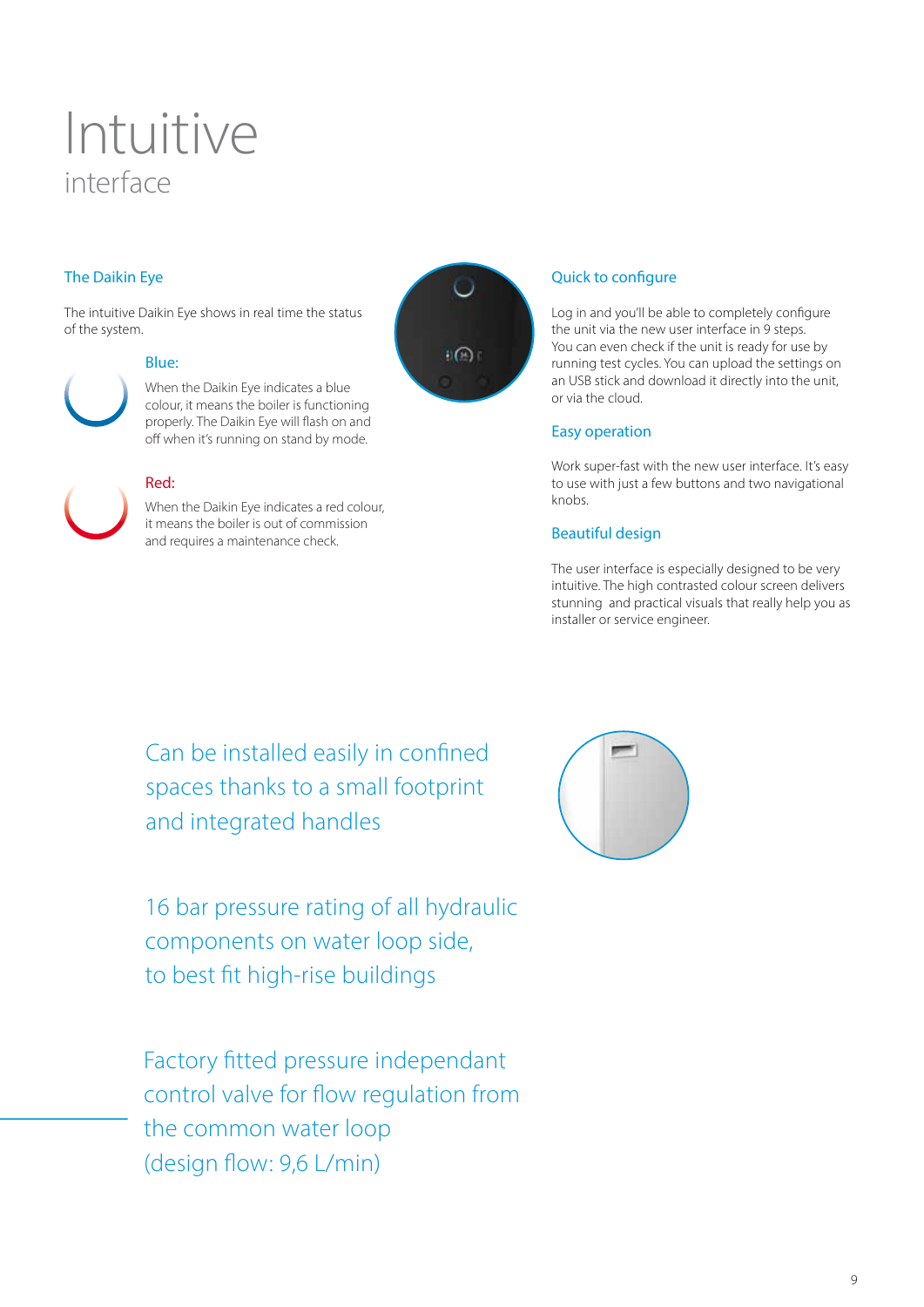## A complete package from Daikin

The beauty of the Daikin Altherma 3 WS system is that each inapartment heat pump can connect to a wide variety of heat emitters and controls, all of which can be provided as a complete package by Daikin. This ensures seamless integration and consistency of the heating solution within each apartment.

Similarly, the communal water loop can be powered by range of different heat pump solutions. And once again, Daikin can offer a wide range of water source heat pumps, 2 and 4 pipe air source heat pumps, in an even wider range of configurations, to provide the central energy source for the collective heating system.

So for a highly efficient system that reduces the carbon footprint and offset payments of your apartment building, Daikin has the total solution.

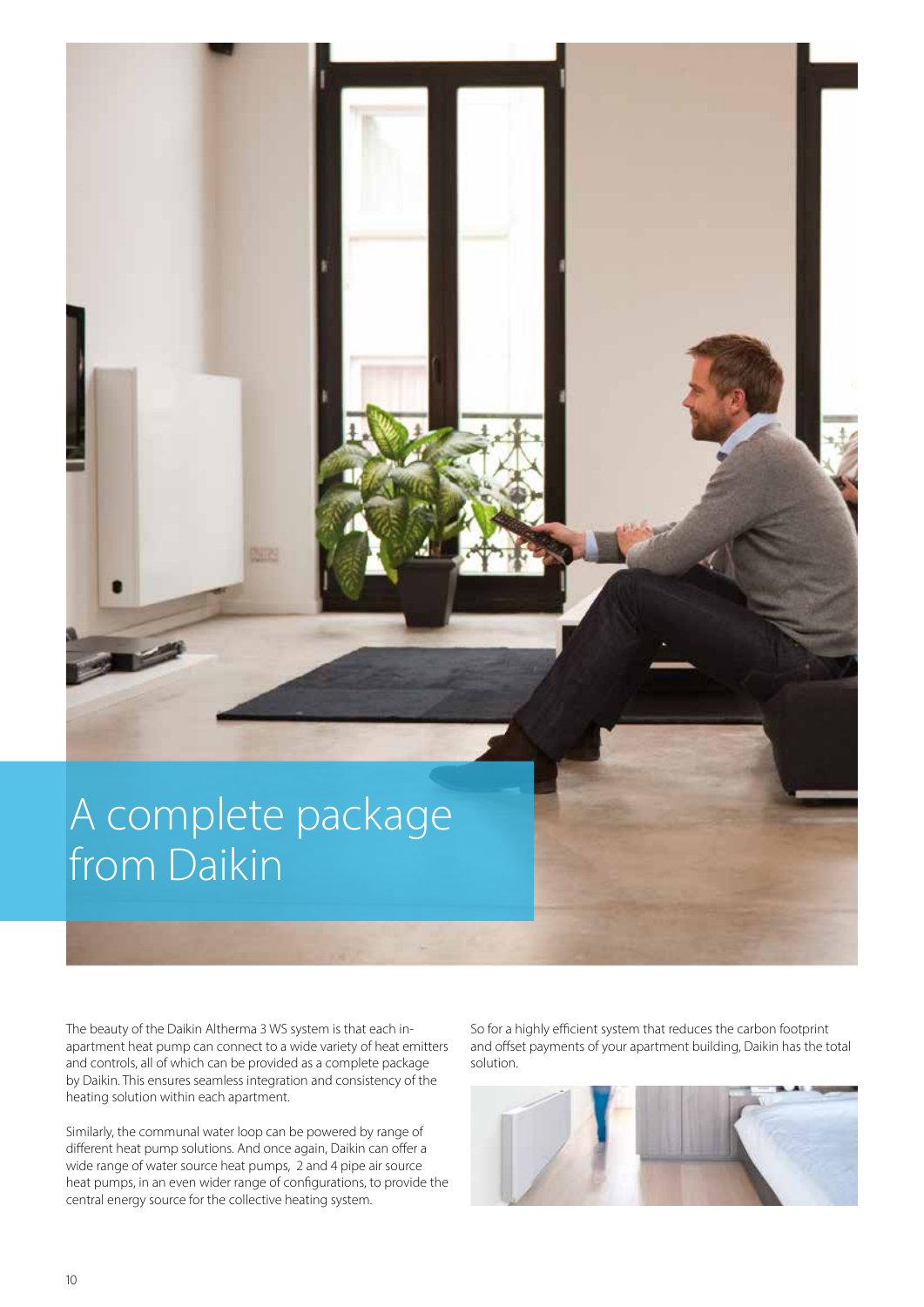#### EWSA(H/X)-D9W for Collective Housing

| <b>Indoor Unit</b>              |                                                                |                         | <b>EWSA</b>             | <b>H06D9W</b>              | <b>X06D9W</b> |  |
|---------------------------------|----------------------------------------------------------------|-------------------------|-------------------------|----------------------------|---------------|--|
| B0/W35                          | Heating capacity                                               | Nom.                    | kW                      | 6.44                       |               |  |
|                                 | Power input                                                    | Max.                    | kW                      | 1.67                       |               |  |
|                                 | COP                                                            |                         |                         | 3.85                       |               |  |
| W10/W35                         | Heating capacity                                               | Nom.                    | kW                      | 6.13                       |               |  |
|                                 | Power input                                                    | Nom.                    | kW                      | 1.15                       |               |  |
|                                 | COP                                                            |                         |                         | 5.33                       |               |  |
| W10/W55                         | Heating capacity                                               | Nom.                    | kW                      | 5.61                       |               |  |
|                                 | Power input                                                    | Nom.                    | kW                      | 1.72                       |               |  |
|                                 | COP                                                            |                         |                         | 3.27                       |               |  |
| W20/W35                         | Heating capacity                                               | Nom.                    | kW                      | 6.17                       |               |  |
|                                 | Power input                                                    | Nom.                    | kW                      | 0.82                       |               |  |
|                                 | COP                                                            |                         |                         | 7.49                       |               |  |
| W20 / W55                       | Heating capacity                                               | Nom.                    | kW                      | 6.30                       |               |  |
|                                 | Power input                                                    | Nom.                    | kW                      | 1.48                       |               |  |
|                                 | COP                                                            |                         |                         | 4.26                       |               |  |
| W25/W35                         | Heating capacity                                               | Nom.                    | kW                      | 5.80                       |               |  |
|                                 | Power input                                                    | Nom.                    | kW                      | 0.6                        |               |  |
|                                 | COP                                                            |                         |                         | 9.62                       |               |  |
| W25 / W55                       | Heating capacity                                               | Nom.                    | kW                      | 6.36                       |               |  |
|                                 | Power input                                                    | Nom.                    | kW                      | 1.35                       |               |  |
|                                 | COP                                                            |                         |                         | 4.71                       |               |  |
| Space heating according to      | Average climate                                                | ns (Seasonal space      | %                       | 158                        | 162           |  |
| EN14825 and EN14511:2018        | Water in 10°C                                                  | heating efficiency)     |                         |                            |               |  |
|                                 | Water out 55°C                                                 | Efficiency class        |                         | $A++$                      |               |  |
|                                 |                                                                | sCOP                    |                         | 4.15                       | 4.24          |  |
|                                 | Average climate                                                | ns (Seasonal space      | %                       | 253                        | 260           |  |
|                                 | Water in 10°C                                                  | heating efficiency)     |                         |                            |               |  |
|                                 | Water out 35°C                                                 | Efficiency class        |                         | $A+++$                     |               |  |
|                                 |                                                                | sCOP                    |                         | 6.51                       | 6.70          |  |
| Space heating according to real | Average climate                                                | Average space           | %                       | 360.4                      |               |  |
| application conditions          | water in 20°C                                                  | heating efficiency      |                         |                            |               |  |
|                                 |                                                                |                         |                         |                            |               |  |
|                                 | water out 35 °C (fixed)                                        | Average COP             |                         | 9.21                       |               |  |
| Space cooling W30 / W7          | Cooling capacity                                               | Nom.                    | kW                      | $\sim$                     | 5.81          |  |
|                                 | Power input                                                    | Nom.                    | kW                      | $\sim$                     | 1.38          |  |
|                                 | EER                                                            |                         |                         | ä,                         | 4.21          |  |
| Space cooling W30 / W18         | Cooling capacity                                               | Nom.                    | kW                      | $\bar{\phantom{a}}$        | 6.11          |  |
|                                 | Power input                                                    | Nom.                    | kW                      | $\bar{a}$                  | 1.21          |  |
|                                 | EER                                                            |                         |                         | $\overline{a}$             | 5.07          |  |
| Domestic hot water              | General                                                        | Declared load profile   |                         | Г                          |               |  |
|                                 | Average climate                                                | nwh                     | $\%$                    | 115                        |               |  |
|                                 |                                                                | <b>Efficiency class</b> |                         | $A+$                       |               |  |
| Casing                          | Colour                                                         |                         |                         | White + Black              |               |  |
|                                 | Material                                                       |                         | Precoated sheet metal   |                            |               |  |
| Dimensions                      | Unit                                                           | Height x Width x Depth  | 1,891 x 597 x 666<br>mm |                            |               |  |
| Weight                          | Unit                                                           |                         | kg                      |                            | 222           |  |
| Hot water tank                  | Material                                                       |                         |                         | Stainless steel (EN 14521) |               |  |
|                                 | Water volume                                                   |                         | I                       | 180                        |               |  |
|                                 | Heat loss<br>Insulation                                        |                         | kWh/24h                 | 1.2                        |               |  |
|                                 | Corrosion protection                                           |                         |                         | Pickling                   |               |  |
| Operation range                 | Installation space                                             | Min.~Max.               | °C                      | 5/35                       |               |  |
|                                 | Water inlet                                                    | Min.~Max.               | °C                      | $-10/ + 30$                |               |  |
|                                 | Heating<br>Water side                                          | °C<br>5/65<br>Min.~Max. |                         |                            |               |  |
|                                 | Domestic hot Water side                                        | Min.~Max.               | °C                      | 25/60                      |               |  |
|                                 | water                                                          |                         |                         |                            |               |  |
| Refrigerant                     |                                                                |                         |                         | $R-32$                     |               |  |
|                                 | Type<br>GWP                                                    |                         | 675                     |                            |               |  |
|                                 |                                                                |                         |                         |                            |               |  |
|                                 | Charge<br>kg                                                   |                         | 1.70                    |                            |               |  |
|                                 | TCO <sub>2</sub> Eq<br>Charge                                  |                         | 1.15                    |                            |               |  |
| Water loop side                 | Pressure rating<br>bar                                         |                         | 16                      |                            |               |  |
| Design flow rate                | Independent control valve                                      |                         | l/min                   | 9.6                        |               |  |
| Sound power level               | dBA<br>Nom.                                                    |                         |                         | 39.0                       |               |  |
| Sound pressure level at 1 meter | dBA<br>Nom.                                                    |                         | 27.0                    |                            |               |  |
| Power supply                    | Name/Phase/Frequency/Voltage<br>Hz/V<br>3~/50/400 or 1~/50/230 |                         |                         |                            |               |  |
| Current                         | A<br>Recommended fuses                                         |                         | 3P 16A or 1P 32A        |                            |               |  |

#### Accessories

| <b>Type</b>         | <b>Description</b>                                          | <b>Product name</b> | <b>Note</b>                                                                                                                                      |
|---------------------|-------------------------------------------------------------|---------------------|--------------------------------------------------------------------------------------------------------------------------------------------------|
| Controller          | Madoka wired room thermostat                                | BRC1HHDK/S/W        |                                                                                                                                                  |
|                     | Wireless room thermostat                                    | <b>EKRTR1</b>       |                                                                                                                                                  |
|                     | NEW wireless room thermostat                                | EKRTR1B             |                                                                                                                                                  |
|                     | Wired digital thermostat                                    | <b>EKRTWA</b>       |                                                                                                                                                  |
|                     | <b>LAN Adapter</b>                                          | BRP069A61           | Equivalent of BRP069A61 built-in.                                                                                                                |
|                     | Daikin Altherma Modbus Gateway                              | DCOM-LT/            |                                                                                                                                                  |
|                     |                                                             | MB-IO               |                                                                                                                                                  |
| Sensors             | Remote indoor sensor                                        | <b>KRCS01-1</b>     |                                                                                                                                                  |
|                     | <b>External sensor for EKRTR</b>                            | <b>EKRTETS</b>      | Can only be used in combination with the wireless room thermostat EKRTR1                                                                         |
|                     | Dew sensor for underfloor cooling applications              | <b>EKRTETSB</b>     | Can only be used in combination with the wireless room thermostat EKRTRB                                                                         |
|                     | Current sensor                                              | <b>EKCSENS</b>      |                                                                                                                                                  |
| Heat pump convector | Floor standing / wall mounted / concealed                   | FWXV/T/M*           | Multi combination (quantity, depends on capacity class). EKVKHPC needs to be installed mandatory on<br>heat pump convector (exception: LT - H/O) |
| Other options       | Digital I/O PCB                                             | EKRP1HBAA           | Additional relays to allow bivalent control in combination with external room thermostat are field supply.                                       |
|                     | Demand PCB                                                  | EKRP1AHTA           |                                                                                                                                                  |
|                     | Power cable for back-up heater                              | <b>EKGSPOWCAB</b>   |                                                                                                                                                  |
|                     | Fernox magnetic filter 1"                                   | K.FERNOXTF1         |                                                                                                                                                  |
|                     | Fernox magnetic filter 1" and F1 inhibitor fluid<br>(500ml) | K.FERNOXTF1FL       |                                                                                                                                                  |
|                     | G3 kit 8 liter                                              | EKUHWG3DS           | For UK, mandatory combination. Recommended option.                                                                                               |
|                     | G3 kit 18 liter                                             | EKUHWG3D            | For UK, mandatory combination. Alternative to EKUHWG3DS.                                                                                         |